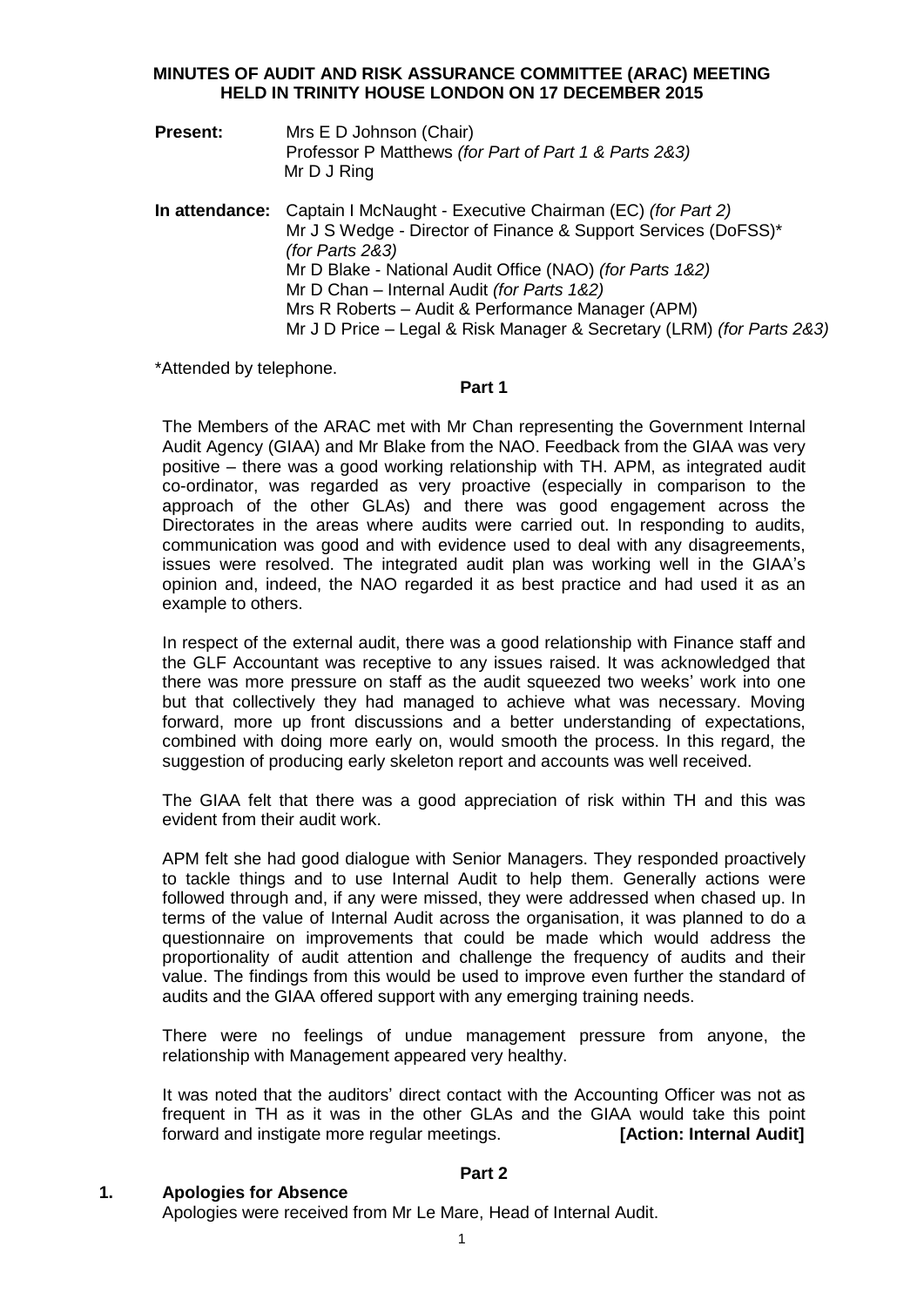# **2. Declarations of Interest**

There were no declarations of interest beyond those already declared in the Register of Interests.

### **3. Minutes of Meeting on 17 September 2015**

Approved subject to the phrase 'The NLB accounts would in future be certified' in Section 6 being amended to read: 'The NAO was currently in discussion as to whether the NLB accounts would be certified'. **[Action: LRM]** 

#### **4. Matters Arising**

- **4.1** Arising from item 4.1, LRM reported that the first part of the exercise to test the documentation in the event of a serious accident, 'Exercise Wavewash', was underway with participants required to produce the relevant documentation within two weeks. A report on the outcome of the exercise would be provided to the next meeting of the Committee. *COMMITTER COMMITTER COMMITTER COMMITTER COMMITTER COMMITTER COMMITTER COMMITTER COMMITTER COMMITTER COMMITTER COMMITTER COMMITTER COMMITTER COMMITTER COMMITTER COMMITTER COMMITTER COMMITTER COMM*
- **4.2** Arising from item 10, Mrs Johnson reported that in terms of credit card benefits she had been advised that there could potentially be an issue in terms of benefits in kind, which should be borne in mind.
- **4.3** All other matters had been actioned.

### **5. Audit & Risk Assurance Committee Terms of Reference**

LRM reported that the terms of reference had recently been reviewed. As a result a small number of minor amendments were proposed to reflect better the role of the Committee and its operation. The ARAC noted and agreed the proposed changes for submission to the Board. **[Action: LRM]**

#### **6.3 GLF Audit Planning Report**

Mr Blake presented the Audit Planning Report on the 2015/16 Financial Statement Audit. The accounting records of the GLAs were examined prior to consolidation in the Accounts of the General Lighthouse Fund (GLF). These latter Accounts were certified. There was no provision for a separate audit certificate for the TH Accounts and, as such, no audit opinion was expressed on them. Whilst the overall focus of the audit was on the GLF Accounts, those of the GLAs needed to be audited to enable an opinion to be given on the GLF Financial Statements. Furthermore, the Board needed sufficient independent assurance on the accuracy of the TH Financial Statements to enable it to approve the Annual Report and Accounts. A risk based approach would be taken to the audit. The significant Financial Statement risks identified were the risk of management override of controls and of fraud in revenue recognition. Both were standard risks. In terms of the GLF audit, risks below the 'significant risk' level were in respect of property, plant and equipment, the Merchant Navy Officers' Pension Fund, CIL financing and eLoran early termination costs. Any issues arising during the interim audit would be brought to the attention of the ARAC. In terms of sector developments the IFRS 13 Fair Value Measurement would apply from 2015/16. There would be no material changes to the way in which TH valued its assets. In terms of the timetable for the audit, the interim audit would be carried out in February/March. The final audit would be completed between April and June and the results reported to the individual GLA ARACs in July. In this connection Mr Blake undertook to keep LRM informed as to any requirement to amend the date of the TH ARAC currently scheduled for 7 July 2016. The Committee noted and agreed the report. **[Action: NAO]** 

# **7. Integrated Internal Audit Plan for 2015/16 – Progress Report**

APM presented a progress report on the 2015/16 Internal Audit Plan. There were two updates since the report had been submitted. The Waste Management Audit Report had been issued and the Environmental Planning audit would commence in January. The dates for the interim NAO audit would be added to the Plan. The Information Risk Policy audit was to be postponed to Quarter 4 to reflect auditor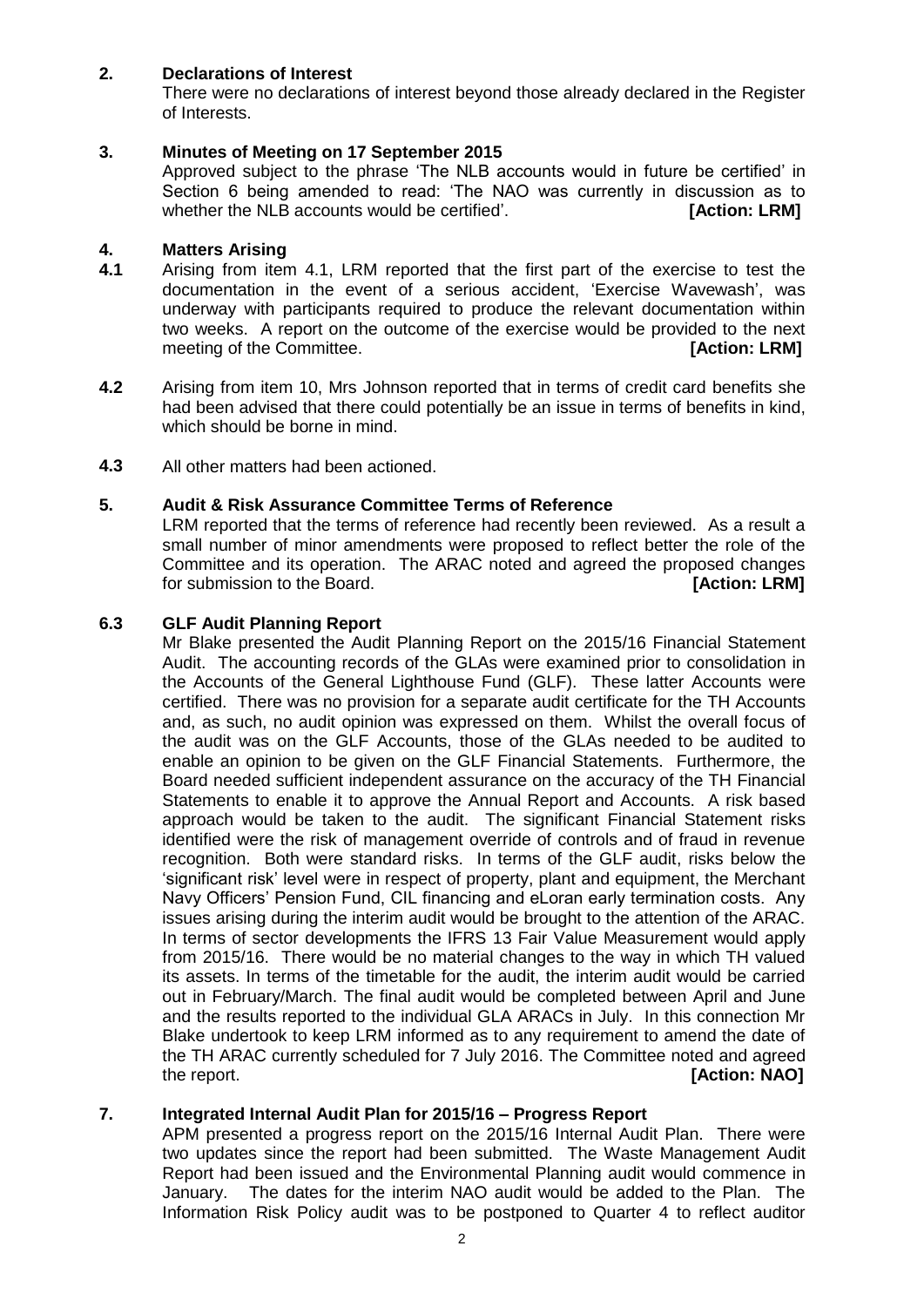availability. The Plan was on target to be completed by the end of the financial year. In noting the position the Committee agreed that the extent of audit activity overall needed to be sufficient to satisfy external certification requirements, be proportionate to the level of risk and bring added value.

# **8. Internal Audit Report on Risk Appetite**

APM presented the Internal Audit Report on Risk Appetite. She reported that the Committee required the Internal Audit function to provide assurance each year that Management was operating in line with the affirmed risk appetite. The results showed that this was very largely the case. There had been a difference in the case of ship maintenance but this had been as a result of auditees viewing the process from a specific aspect of ship maintenance. In response a question from DoFSS LRM agreed to raise at the SMT Strategy Day the need for risk appetite in terms of developing future strategy to be more 'open' than 'cautious'. **[Action: LRM]**

#### **9. Internal Audit Report on Business Continuity**

Mr Chan presented the Internal Audit Report on Business Continuity. The audit had resulted in a substantial assurance rating. Three low priority findings had been identified relating to the involvement of facilities management, the 'Red Pack', which outlined the immediate steps to be undertaken in the event of an emergency, and the use of social media. In this connection LRM reported that he had received some late feedback on the Report following its issue in terms of the management structure for facilities management. In noting the feedback the ARAC agreed that LRM and Mr Chan should liaise over some revised wording for the Report accordingly. It further agreed that, having regard to the recent issues in terms of the Central Monitoring and Control System (CMCS) backup facility, the area should be included on the audit plan for early in 2016/17. *IPPERFEREE 14 IAction: LRM/Mr Chan/APM]* 

Professor Matthews highlighted the importance of the organisation continuing to be resilient in terms of business continuity in the event of the unexpected loss of a key member of staff.

#### **10. Internal Audit Report on Wreck Designations**

Mr Chan presented the Internal Audit Report on Wreck Designation Follow-Up and Aids to Navigation Monitoring and Management. The objective had been to provide independent objective assurance as to the adequacy and effectiveness of the arrangements in place to respond to wrecks and follow-up wreck designations in accordance with the tri-GLA Risk Response Criteria and to monitor and manage AtoN. It had been a comprehensive audit resulting in a substantial assurance rating. There had been only one low priority finding relating to surveying of designated wreck, which had been since closed out. The Committee noted that the MCA did not always directly provide the Planning Centre with information on wrecks which had occurred and that liaison was continuing with the MCA on this point. EC added that the fact that it had been raised in an audit report would be helpful to TH in its discussions with the MCA. The Committee further noted that the three GLAs had been audited on the subject and that the HR & Planning Manager was keen for the findings from each audit to be shared between the GLAs. The Committee agreed that it was content for the TH report to be shared. **[Action: APM/ Mr Chan]**

#### **11. Report on Outstanding Audit Recommendations**

APM presented a report on the current status of the implementation of actions arising from audit reports. There had been two outstanding matters arising from GIAA Internal Audit Reports. The outstanding action from the Commercial Fees and Financial Planning audit regarding the forecasting of annual commercial income had been completed and incorporated in the Corporate Plan. The second arising from the Health and Safety audit regarding health and safety responsibilities being detailed in job descriptions was on schedule for completion by the target date of 31 December. One minor non-conformity had been raised as a result of the ABS surveillance audit at St Just against the OHSAS 18001 Standard in respect of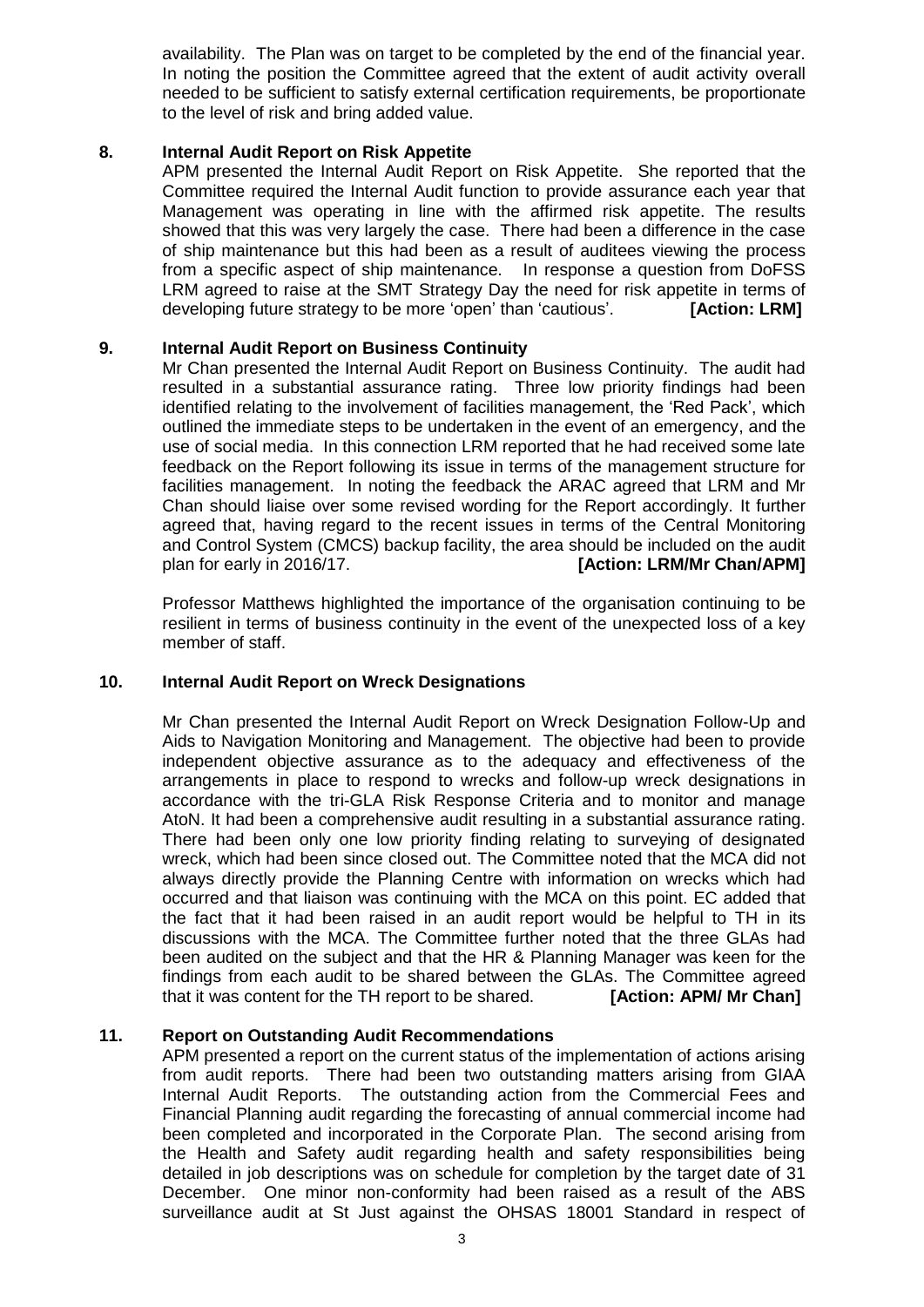helicopter operations documentation. The corrective action response had been accepted by ABS without query. Six opportunities for improvement had also been identified, some of which also related to helicopter flight documentation. The next surveillance audit would be held week commencing 14 March 2016. The Committee noted the position accordingly.

# **12. Report on Internal Audit Planning Workshop**

Mr Chan presented a report on the outcome of the Internal Audit Planning Workshop held on 2 December. The workshop had been held in two parts. The first part had involved ARAC Members and Executive Directors and the second part the SMT and the Commercial Manager with a joint wash-up session at the end. The discussions had focused on the key risks of the organisation both at present and in the future. The discussions had been very largely aligned. The key themes had been the Fleet Review; political considerations; the relationship with DfT; technology risks including cyber security; internal communications; workforce planning; organisational culture and behaviours; research activity and significant contracts. In terms of the next steps, work would now commence on preparing a draft Internal Audit Plan for the next three years with a particular focus on 2016/17 taking account of these themes and for the need for work on core financial controls. In this connection LRM added that it was intended to submit the draft plan to the Executive Committee in February following input from the SMT. Once agreed, it would be circulated out of session to ARAC members for their agreement. **[Action: Mr Chan/APM/LRM]**

# **13. Report on GLAs' Triennial Risk Management Review**

LRM reported that the GLAs undertook a joint risk management review every three years, using a firm of risk managers. Willis Ltd. had secured the contract for the most recent review. On this occasion the contractor had been specifically asked to look at the GLAs' processes for dealing with new and emerging risks. They had commented favourably on TH in this regard citing the horizon scanning sessions arranged as part of Internal Audit planning workshops.

Willis had reviewed the risk management arrangements within the GLAs and had concluded that they continued to be well prepared to handle current risk exposures and any such that might appear in the short to medium term, albeit they had made a small number of recommendations for improvement, which they described as refinements rather than improvements. LRM summarised the recommendations relevant to TH. A report on the Review would be submitted to the Board in January. The Committee noted the report accordingly.

# **14. Management Assurance Statement 2015/16**

APM presented the draft Management Assurance Statement for the nine months to December 2015, which had been reviewed by the Executive Directors and SMT. The areas identified for improvement were for the information of the ARAC and would not be submitted to the DfT. They would, however, be included in an action plan and be followed up. One area – Records and Freedom of Information - had achieved a 'Moderate' rather than 'Substantial' rating. It was for the ARAC to consider whether it was content with the ratings and associated explanations. In noting the proposed ratings and having regard to the work to be completed in terms of succession planning, the ARAC agreed that the rating in this respect should be lowered to 'Moderate'. It also agreed that, notwithstanding the work undertaken by the IT Department in terms of compliance checking, having regard to the training to be undertaken in terms of information security, the rating should also be lowered to 'Moderate'. The Committee otherwise agreed the Statement. It further agreed that the return to the DfT should highlight that TH was not a NDPB and that for the purposes of the GLF, the DfT dealt with TH as if it were an Executive NDPB where this did not conflict with the statutory position of TH or the interest of the GLF.

**[Action: APM]**

# **15. Report on Corporate & Organisational Risk Registers**

LRM presented a report on the outcome of the latest review of the Corporate and